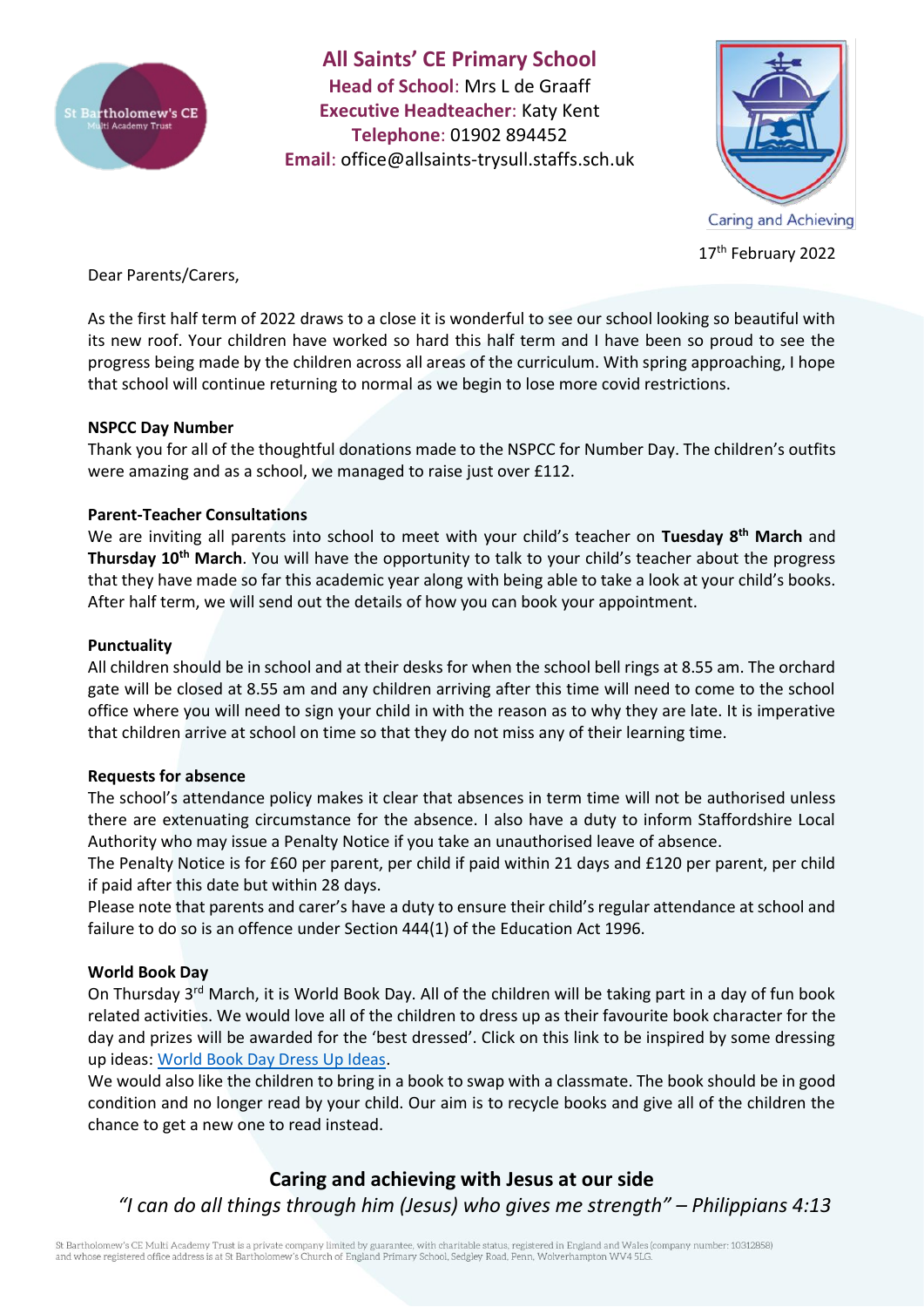

**All Saints' CE Primary School Head of School**: Mrs L de Graaff **Executive Headteacher**: Katy Kent **Telephone**: 01902 894452 **Email**: [office@allsaints-trysull.staffs.sch.uk](mailto:office@allsaints-trysull.staffs.sch.uk)



#### **Comic Relief**

It is Comic Relief on **Friday 18th March**. We would love the children to come in their own clothes, or to wear something red, for a £1 donation to this amazing charity. We will also be holding a talent competition for the whole school to take part in and watch. The children are invited to perform their talent for a £2 donation and the best performance from each year group will win a prize. We would love all budding singers, dancers, comedians, actors, magicians and anyone else that will wow or surprise the school audience, to take part in this exciting competition.

#### **Breakfast and Afterschool Club**

Please can you ensure that you notify the school office if your child needs wrap around provision for the following week by Friday 12pm. This will ensure that we are able to cater for all of the children and ensure the correct number of staff are present.

#### **PTFA – Dudley Zoo Tickets**

A reminder that Dudley Zoo tickets are available from Anna Parr (07455 963523) at a cost of £25.00 for a family.

#### **School Lunches**

From 1<sup>st</sup> April, school lunches will increase to £2.40 per day. This is due to increased supplier costs and in order to maintain high quality meals for the children.

# **Contact details**

Please ensure that you update the school office if your contact details change. It is essential that we are able to reach a parent or carer in the event of an emergency. Please can I ask that everyone provides the school with a current email address as most correspondence is sent via email.

#### **Welcoming Parents Back into School**

We hope that after the half-term holiday, we will be able to welcome our families back into school to celebrate the children's successes in our weekly celebration worships. If your child is receiving an award, your child's class teacher will notify you via ClassDojo the Friday before and then look forward to seeing you on Thursday mornings at 9.05 am.

I hope that you all have a very happy and restful half-term break. Thank you for your continued support. Yours sincerely,

Mrs L de Graaff Head of School

> **Caring and achieving with Jesus at our side** *"I can do all things through him (Jesus) who gives me strength" – Philippians 4:13*